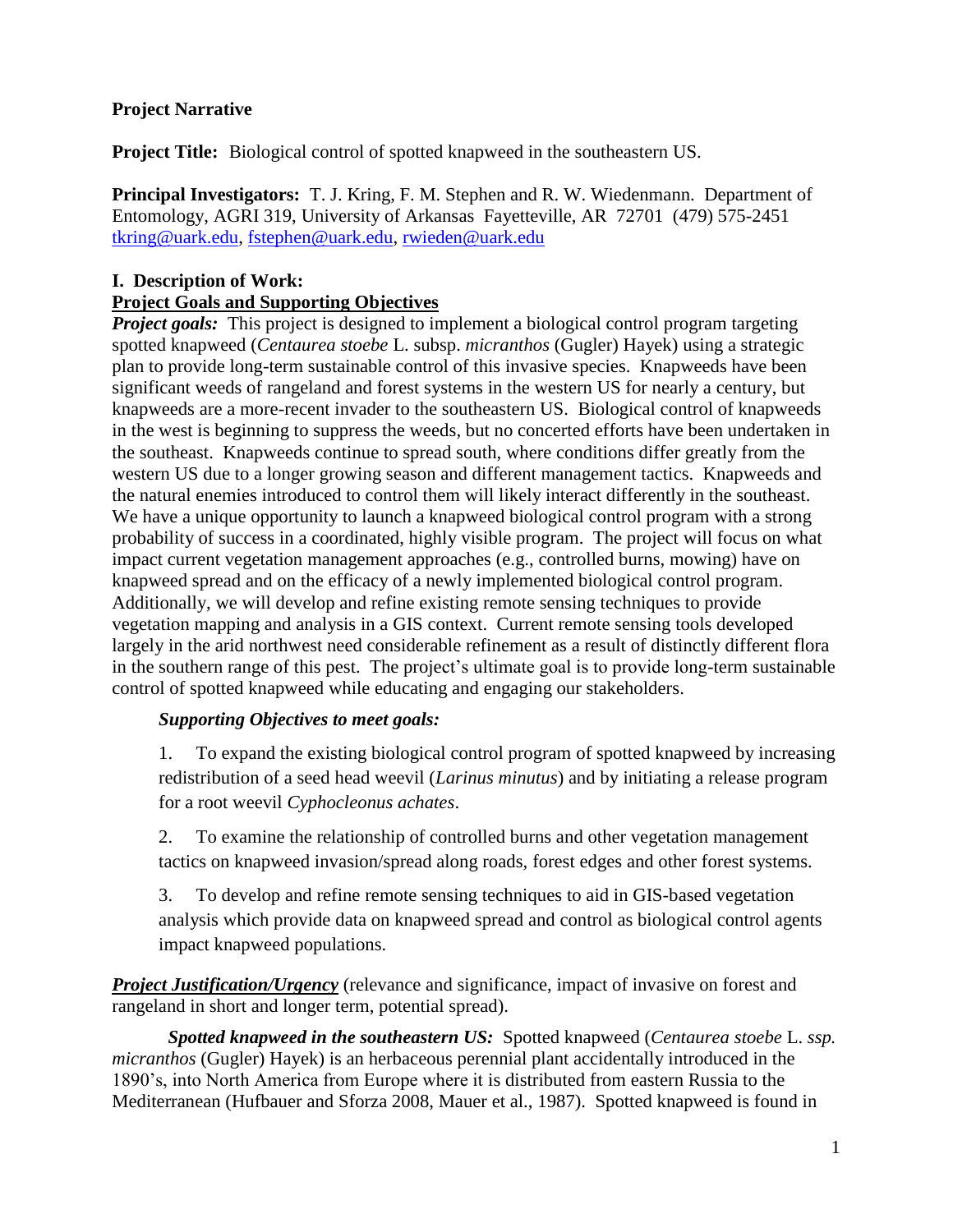Canada from Nova Scotia to British Columbia and has been recorded in 46 of the 50 United States (Eddleman and Romo, 1988). Spotted knapweed infests over 3 million ha in the US (DiTomaso 2000) and increases soil surface runoff and stream sediment yields (Westbrooks 1998), reduces soil infiltration, inhibits canopy undergrowth due to allelopathic effects (Bais et al. 2003), reduces native plant diversity, and contributes to a 50-90 % loss of available forage (Sheley and Barko 1999). The weed displaces desirable forage and quickly dominates habitats, making invaded rangeland less valuable, as cattle avoid feeding on the weed (MacDonald et al. 2003). In Montana alone, annual direct and indirect economic losses from knapweeds was \$ 42 million on 810, 000 ha (Duncan et al. 2004).

Although first detected at a single site in Arkansas in mid 1940's (UA Herbarium records), the recent expansion of the weed into multiple habitats southward in Arkansas has been dramatic and is cause for concern (see below). It has shown a steady increase in geographical

distribution over the last three years and has spread from the Ozark Plateau, to the Arkansas River Valley, and into the West Gulf Coastal Plain (Minteer, 2007). Spotted knapweed populations have been confirmed in 20 Arkansas counties (Minteer 2007), and is listed as a weed of new concern by the University of Arkansas Division of Agriculture and the Arkansas State Plant Board (2008). It has been targeted for



removal from the McIlroy State Game Management Area in northwestern Arkansas. While no economic analysis of spotted knapweed has been done in Arkansas, it is a dominant roadside weed and quickly invades mowed or disturbed areas in both natural and managed settings. The progress of the weed's spread and types of habitat invaded in Arkansas are typical of experience in other southern states, so we expect our findings and deployment methods to be directly transferrable to several southern and Midwestern states, particularly Tennessee and Kentucky.

*Current southern knapweed management:* There have been no regional efforts to specifically manage knapweed populations or to mitigate the weed's movement in any southern state. Rather, management practices for spotted knapweed (primarily herbicides and mowing) are included as part of general broadleaf control efforts in both agricultural and non-agrarian areas. Management of spotted knapweed is possible through application of cultural (introduction of competitors, preventing introduction), chemical, mechanical (mowing, tillage, fire) and biological practices. Generalized weed management contributes to the increasing dominance of invasive knapweeds, as reinvasion is more severe following application of broad spectrum herbicides (SLC Weed Control Program 2008). Mowing reduces spotted knapweed stature, but plants resprout after mowing and subsequent flowers form lower than the level of the mower deck, adding to the seed bank. Spotted knapweed produces  $5,000$ -40,000 seeds/m<sup>2</sup> (Sheley and Barko 1999) which remain viable for 8 years. Mowing also effectively spreads knapweed populations by transport of seeds and/or capitula on the mower deck. In rangeland settings, biological and cultural controls may be the only viable approaches for sustainable management of spotted knapweed (Knochel and Seastedt 2009). Fire is not an effective management technique, but when fire is used in forest management programs, the potential to increase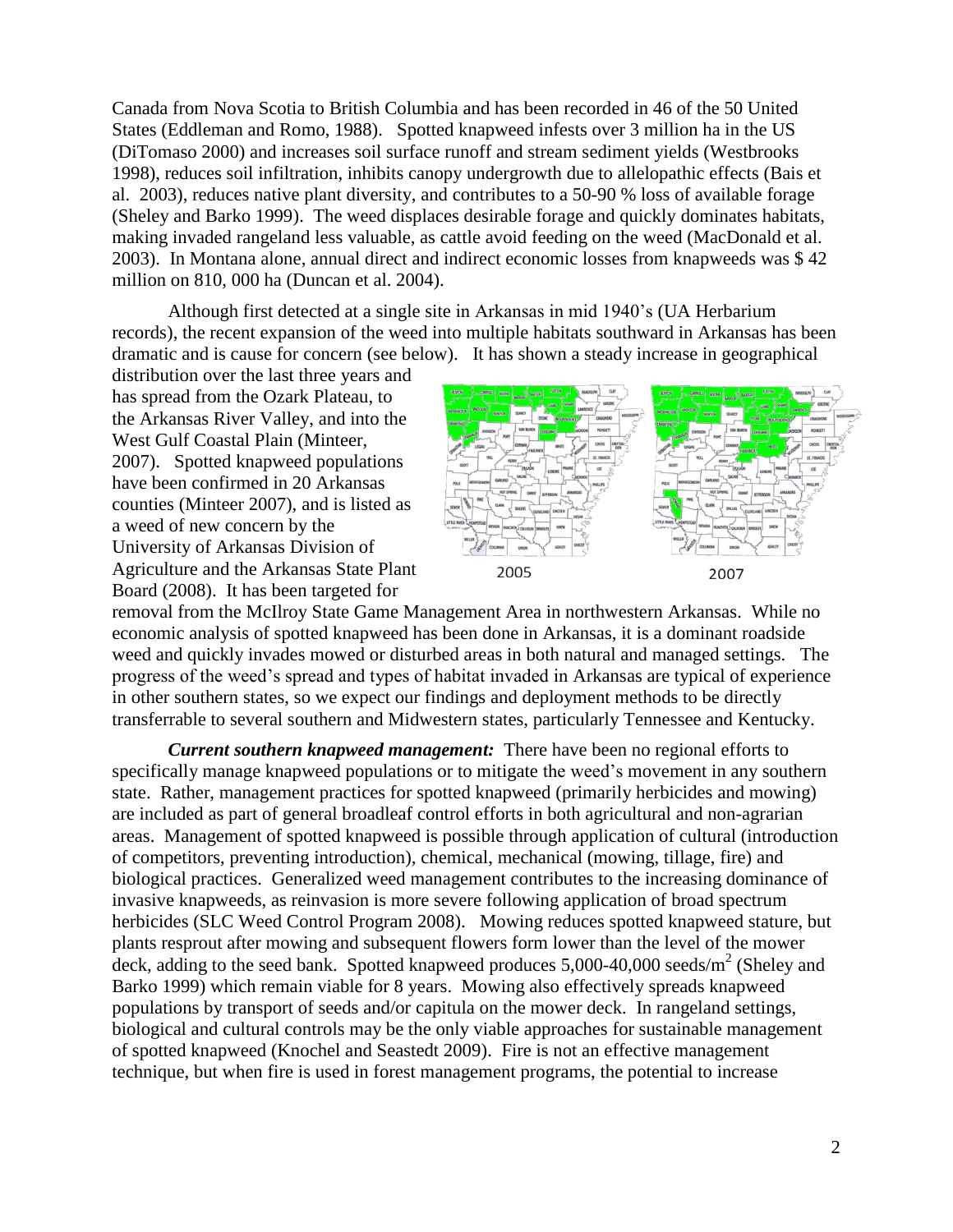knapweed post fire is a serious consideration (Ferguson et al. 2007). Knapweed is also spread on equipment used in fire management programs (esp. brush hogs).

*Knapweed biological control efforts:* Since 1973, 13 biological control agents have been released in North America to control knapweeds. Only one of these agents, *Urophora quadrifasciata* (known as the UV fly), currently occurs in Arkansas (Duguma et al. 2009). Studies conducted in our lab demonstrated that in Arkansas *U. quadrifasciata* does not significantly reduce the number of seeds produced early in the season, when knapweed is most robust (Duguma, 2008). Thus, the UV fly alone will not significantly suppress knapweed populations in Arkansas, or stop its spread further into the southern United States. Introduced natural enemies have recently begun to provide adequate suppression of some populations of knapweed in the Western United States and Canada (Myers 2004, Smith 2004). Mortality to mature plants may be induced by large populations of adult seed head weevil *Larinus minutus* as well as by larval root weevil, *Cyphocleonus achates*. The root weevil induces significant spotted knapweed mortality and is considered the most important species in reducing knapweed populations in Montana (Corn et al. 2006, Story et al. 2006). However, others suggest that knapweed populations have been reduced by combinations of herbivores which reduce seed production and plant vigor and increase plant mortality (Corliet and Northrop 2006, Corn et al. 2006, Michels et al. 2007). For the related diffuse knapweed, Myers et al. (2009) suggests that, even after the introduction of 12 biological control agents, knapweed populations did not significantly decline until the establishment of *L. minutus*. Although most authors note *Larinus* spp. have the greatest influence on diffuse knapweed, growing evidence in Colorado indicates a significant role of *C. achates* in reducing spotted knapweed populations (Michels et al., 2009). Therefore, we conclude as do Knochel and Seastedt (2009, and references therein), that *Larinus minutus* and *Cyphocleonus achates* are essential agents needed to provide significant suppression of spotted knapweed. In the summer of 2008 we made a preliminary release of 300 *Larinus minutus* adults in Washington Co., AR using the methods outlined in this project. Larvae were recovered in the fall from the release areas in 2008 and the first recovery of adults was made at the same locale in May, 2009, giving us great confidence that the release program as designed will be successful. No releases of *C. achates* have been made in the southern US.

This project will allow us to document the ability of a single or small group of released biological control agents to reduce spotted knapweed populations: an action that has not been possible among all the other research studies that must conduct retrospective evaluations due to the establishment of most or all of the 13 species originally released for control of knapweeds in North America. Thus, Arkansas represents a blank canvas where we are poised to implement a highly visible implementation and research project to manage an invasive weed.

This research will establish links between the fundamental ecological relationship of the weed and released biological control agents operating in non-agricultural areas (open fields, forest edges and fence rows). The contribution of non-agricultural areas may serve as a source or sink (or neutral) for the released biological control agents and are often ignored, but may be essential elements for a successful weed management program (Knochel and Seastedt 2009).

A unique aspect of this project is afforded by the maturity of the knapweed biological control program in North America. Specifically, by releasing the two agents deemed as having the best potential for success in suppressing spotted knapweed populations alone (on each side of the state) and together (in the central part of the state), we will be able to document the relative impact of these two species in a large-scale ecological experiment not conducted before.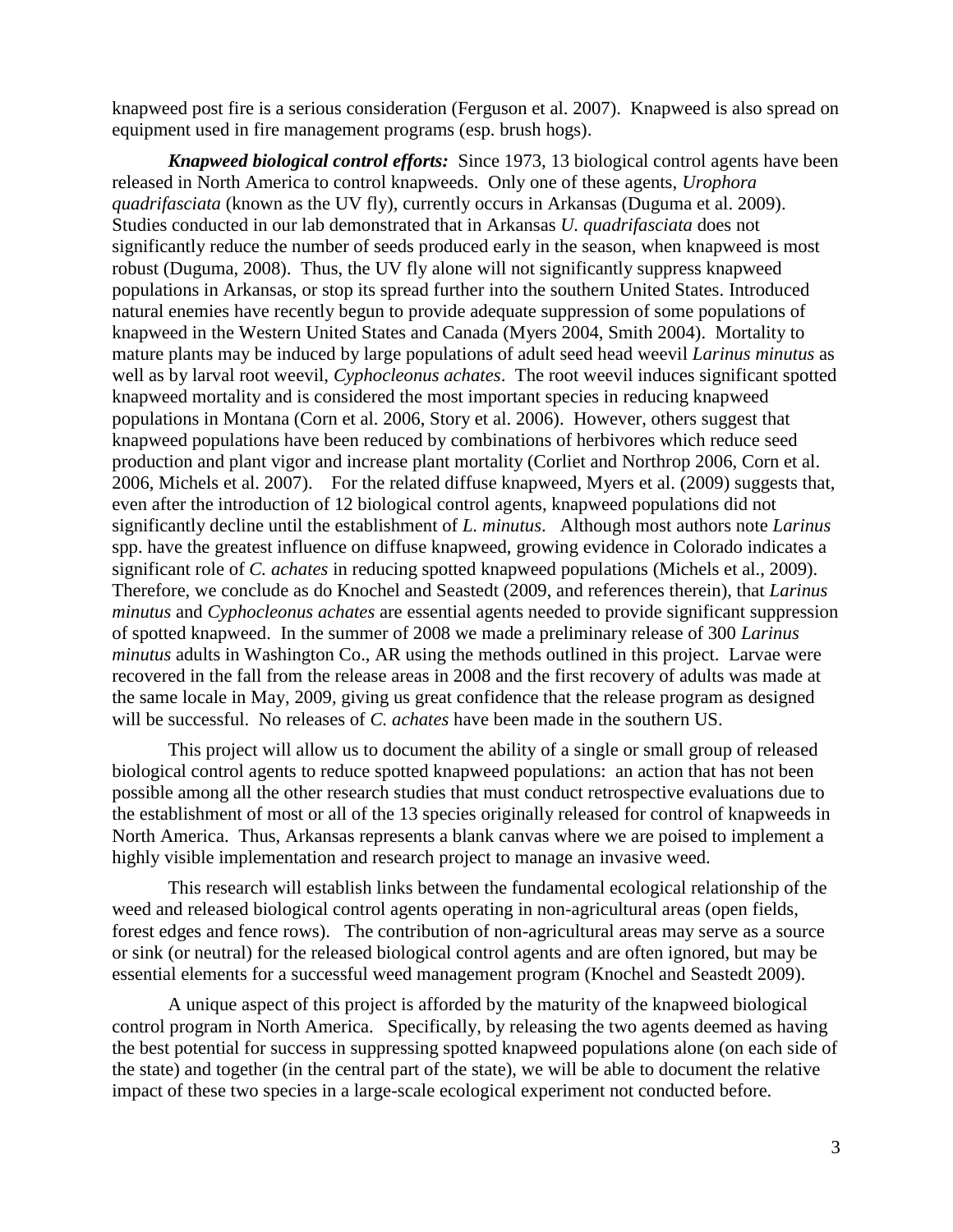Repetition of release locations in each region of the state will allow us to use spatial statistical techniques to better attribute differences in knapweed growth and survival to one or both released species. As stated above, all previous evaluations have been retrospective and/or limited to cage studies, and this project will provide a real-world assessment of these biological control agents on a scale never done before.

*Remote sensing of invasive weeds:* Remote sensing techniques are of tremendous value in tracking the occurrence of known invasive weed species when human observation is impractical (Carson et al. 1995). Spotted knapweed's characteristic blue-green color of new stems and distinctive red-brown color of senescent stems provides a unique reflective signature (Lass et al. 2002). Incipient populations of spotted knapweed are detectable using hyperspectral imagery, thus allowing quantification of even small efforts to control the weed (Lass et al. 2002). However, there is no record of application of these techniques to quantify knapweed distribution. New remote sensing platforms such as Worldview 2 (DigitalGlobe Inc.) launched in October 2009 provide high resolution (1.8 m pixel) imagery with 8 multispectral sensor bands and could be used to verify the applicability of the spectral radiometer results to wide-scale satellite images.

### **II. Federal Role:**

This program addresses the control of a weedy invasive species, the spotted knapweed. The weed is expanding its range across the US. The federal funds are necessary, and requested, to combat this invasive species directly through the redistribution of known, safe natural enemies which have had excellent success in reducing the damaging effects of this invasive weed. Additionally, we will develop techniques which will allow better and more efficient tracking of this and other invasive weed species across the US.

## **III. Methodology/Timetable**

We will conduct this project addressing three objectives concurrently. T. J. Kring has led all of the work done in Arkansas on knapweed biological control (survey for knapweed agents and evaluation of the one species known), and will serve as the overall project leader. R. W. Wiedenmann has significant prior experience with an implementation biological control projects in Illinois (e.g., purple loosestrife, Wiedenmann et al. 2007). F. M. Stephen has experience with biological control in forest ecosystems in cooperative development of remote sensing and mapping techniques in forest ecosystems.

*Redistribution of knapweed biological control agents:* The seed head weevil *L. minutus* was released in northwestern Arkansas during 2008 and 2009, and reproduction has been observed at release sites. We intend to use these release locations as field nurseries for further redistributions in the region during 2010, and will supplement them with additional field collections from Colorado. Current colonies of *L. minutus* in Arkansas occur on controlled sites on experiment station and private property, and redistributions will focus on minimally disturbed areas, particularly on or near state and federal managed forests and game preserves. Additionally, we will begin releases of the root weevil *C. achates* in central Arkansas in 2010 and 2011 with collections of adults from central Colorado. Releases of these beetles on opposite sides of the knapweed range will allow us to independently evaluate their impact on knapweed populations (before their distributions are allowed to overlap). Previous release programs in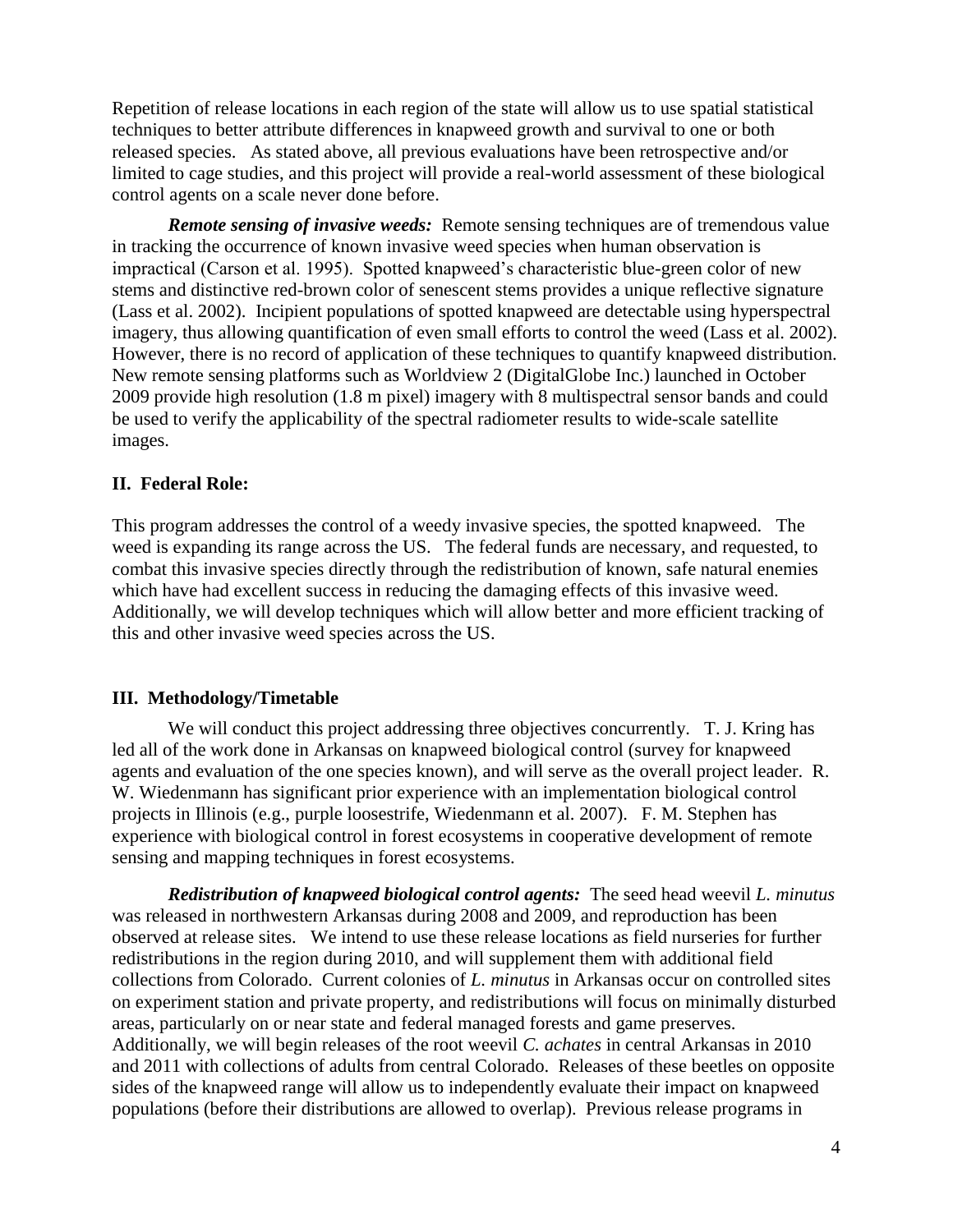North America attempted to release most or all of the 13 approved species, so there have been no single-species evaluations of any of these agents (an exception is our evaluation of *U. quadrifasciata* in Arkansas, Duguma 2008). Establishment of previous releases and successful colonization of the releases in 2010-11 will be verified through collections both within and subsequent to the year of release. Release permits are in hand for both species for Arkansas (USDA-APHIS-PPQ Permit # P526P-08-02053).

*Impact of current knapweed cultural management efforts on knapweed spread and its natural enemies:* We will identify and categorize knapweed populations based on their habitat: (a) undisturbed natural settings, (b) regularly disturbed systems (e.g., roadsides prone to mowing) (c) undisturbed forest edges and (d) recently forested or managed lands (e.g., areas of controlled burns, etc.). We will determine the relative abundance of the one already-established knapweed natural enemy (UV fly) among these habitats, and will establish release sites for the two weevil species in the two disturbed and two minimally-disturbed habitats. We expect variation within the two main factors (disturbance level and proximity to forest), as spotted knapweed is a strong invader in disturbed systems and is not very shade tolerant. However, given the lack of any data on either weevil species in the south, we have cannot surmise the impact of either factor on natural enemy efficacy. Ultimately, we intend to collect data on the biological parameters of the two released species within each category of habitat. These data allow efficacy comparison among the different habitats and exploration of the differences in the natural enemies from published literature from the western US. Dynamics of the UV fly will be determined by sweep net and collection of flower heads (capitula) where the larvae develop (Duguma et al. 2009). These methods will also serve to determine the presence and activity of seed head weevils. The presence of the root weevil is most easily determined through visual observation of adult weevils feeding on flower heads and terminals late in the season. Root weevil larval collections require digging root sections and will not be conducted until establishment of the species is verified (i.e., year 3, beyond the scope of this project).

*Remote sensing techniques for spotted knapweed detection:* We will use an ASD FieldSpec<sup>®</sup> Handheld spectroradiometer with sensitivity from 325-1,075 nm at three distinct spotted knapweed growth stages (bolting, flowering and senescence) to obtain suitable spectral signatures. Worldview-2<sup>®</sup> satellite imagery will be purchased for a small clear-cut area that includes forest edges, roads and early seral land that contains significant populations of spotted knapweed. Cost of this high spatial resolution ( $2x2$  m per pixel) imagery for the  $45 \text{km}^2$  area will be approximately \$1,440. The geometric accuracy of this Worldview-2 imagery is quite good; each pixel has an estimated maximum circular error of about 6.5 m 90% of the time. Spectroradiometer data will be analyzed alongside the WorldView-2 image data to determine the feasibility of detecting the weed on this land. This relationship will then be used as a model for comparison with other images. This is meant to be only a preliminary test of feasibility of weed detection, and not a comprehensive evaluation of weed distribution or management. Development of signature data and establishments of "training sites" for the system will be conducted as future projects.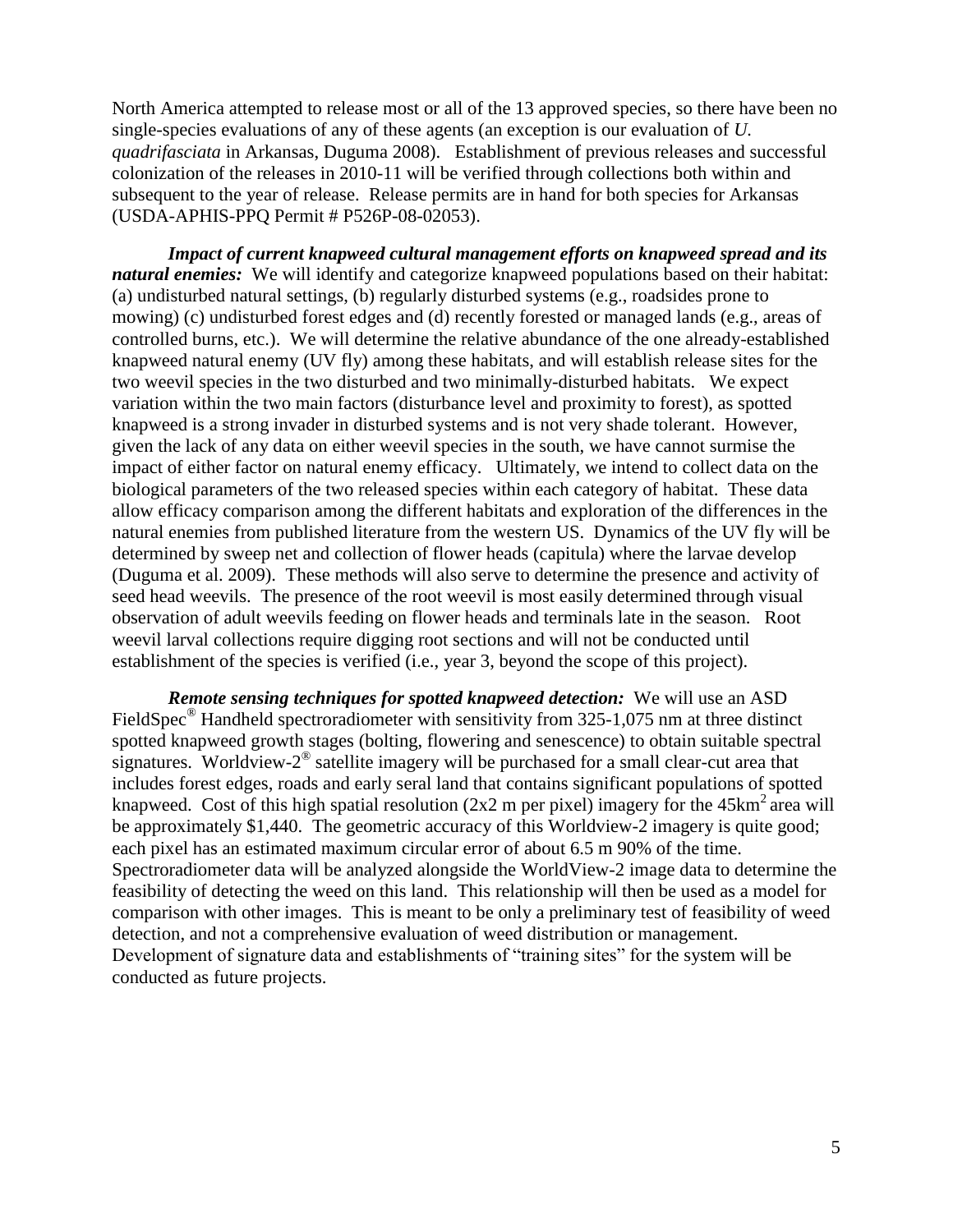### **Timetable**

| 2010                             |                           |                           |             | 2011                      |                           |             |             | 2012                      |             |
|----------------------------------|---------------------------|---------------------------|-------------|---------------------------|---------------------------|-------------|-------------|---------------------------|-------------|
|                                  | 2nd                       | 3rd                       | 4th         | 1st                       | 2nd                       | 3rd         | 4th         | 1st                       | 2nd         |
| <b>OBJECTIVE 1</b>               |                           |                           |             |                           |                           |             |             |                           |             |
| Release site sampling            | X                         | $\mathbf X$               |             |                           |                           |             |             | $\mathbf X$               |             |
| Additional Larinus releases      | $\boldsymbol{\mathrm{X}}$ | $\mathbf X$               |             |                           | $\mathbf X$               | $\mathbf X$ |             |                           | X           |
| Establish Cyphocleonus plots     | $\boldsymbol{\mathrm{X}}$ |                           |             | $\mathbf X$               |                           |             |             |                           |             |
| Make Cyphocleonus releases       |                           | $\boldsymbol{\mathrm{X}}$ |             |                           | $\boldsymbol{\mathrm{X}}$ | X           |             |                           |             |
| Plot evaluations                 |                           | $\mathbf X$               | X           |                           | $\boldsymbol{\mathrm{X}}$ | X           | X           |                           | X           |
| <b>OBJECTIVE 2</b>               |                           |                           |             |                           |                           |             |             |                           |             |
| Identify infested burn plots     | X                         | $\mathbf X$               |             |                           |                           |             |             |                           |             |
| Characterize weed populations    | $\boldsymbol{\mathrm{X}}$ | $\mathbf X$               | X           | $\mathbf X$               | X                         | X           | $\mathbf X$ | X                         |             |
| Characterize agent populations   |                           | $\mathbf X$               | X           |                           | $\mathbf X$               | X           | $\mathbf X$ |                           | $\mathbf X$ |
| Management presentation/pub      |                           |                           | X           | $\mathbf X$               |                           |             | $\mathbf X$ | $\mathbf X$               |             |
| <b>OBJECTIVE 3</b>               |                           |                           |             |                           |                           |             |             |                           |             |
| Establish reflectance baselines  | $\boldsymbol{\mathrm{X}}$ | $\mathbf X$               | X           | X                         | $\mathbf X$               | $\mathbf X$ | X           |                           |             |
| Correlate imagery to populations |                           |                           | X           | $\boldsymbol{\mathrm{X}}$ |                           |             |             |                           |             |
| Obtain new plot images           |                           |                           |             | X                         | X                         | X           | X           | X                         | X           |
| Evaluate management options      |                           |                           | $\mathbf X$ | $\mathbf X$               | $\mathbf X$               | X           | X           |                           |             |
| Remote sensing presentations/pub |                           |                           |             |                           |                           |             | $\mathbf X$ | $\boldsymbol{\mathrm{X}}$ | X           |
|                                  |                           |                           |             |                           |                           |             |             |                           |             |
|                                  |                           |                           |             |                           |                           |             |             |                           |             |
|                                  |                           |                           |             |                           |                           |             |             |                           |             |
|                                  |                           |                           |             |                           |                           |             |             |                           |             |
|                                  |                           |                           |             |                           |                           |             |             |                           |             |
|                                  |                           |                           |             |                           |                           |             |             |                           |             |

#### **IV. Accomplishments Expected**

 Given the recoveries in Arkansas of overwintering seed head weevils this past season from small releases in 2008, we are confident in our ability to establish *Larinus minutus* in Arkansas within the life of this project and that it can be established across the southern range of knapweed in the US (esp. TN, NC and KY). We will know by the completion of the project if the root weevil *Cyphocleonus achates* will tolerate the southern conditions as we expect. Early establishment of these effective natural enemies will not only reduce existing populations but should reduce further spread of this noxious weed in the south. We would plan to expand this project into a community-based natural enemy redistribution effort utilizing citizen teams (of affected landowners) as well as county-based extension personnel. We will model this approach after the successful purple loosestrife outreach project (Wiedenmann 2007) in order to educate the general public not only about spotted knapweed, but biological control of weeds in general. Finally, the remote sensing techniques developed in this project will aid future projects to determine additional spread of spotted knapweed in the southern US as well as to provide additional evidence in our evaluation of the impact of the biological control program on established knapweed populations. Dr. Jason A. Tullis, from the Department of Geosciences and Center for Advanced Spatial Technologies will cooperate on this project.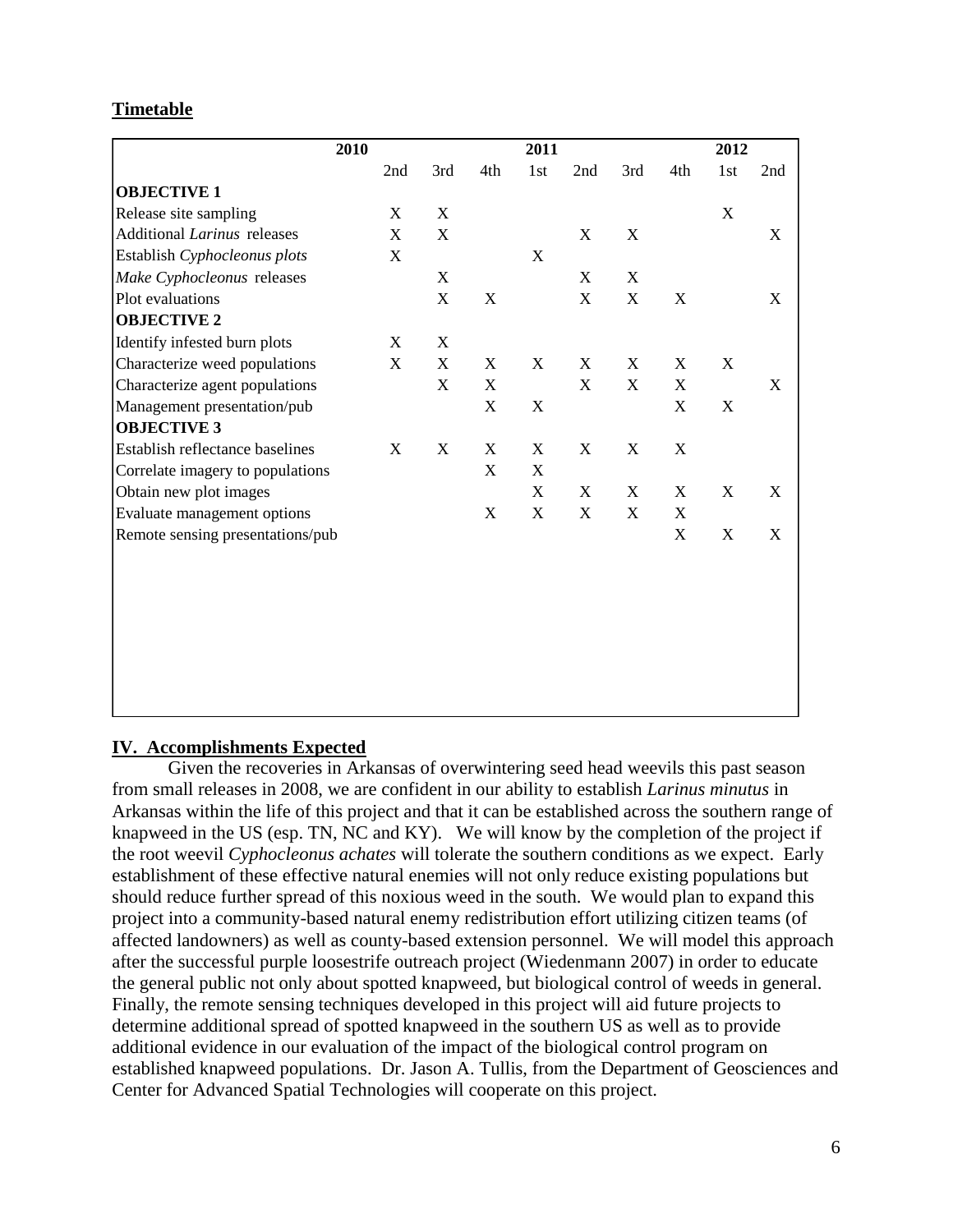## **V. Detailed Budget Information**

**A. Personnel** - List each position by title and name of employee, if available. Show the annual salary rate and the percentage of time to be devoted to the project. Compensation paid for employees engaged in grant activities must be consistent with that paid for similar work within the applicant organization.

| <b>Name/Position</b>    | <b>Computation</b> |              | Cost     |
|-------------------------|--------------------|--------------|----------|
| <b>Graduate Student</b> | $17,000/\gamma r$  |              | \$34,000 |
| Hourly                  | $13,000/\gamma r$  |              | \$26,000 |
|                         |                    | <b>Total</b> | \$60,000 |

**B. Fringe Benefit**s - Fringe benefits should be based on actual known costs or an established formula. Fringe benefits are for the personnel listed in budget category (A) and only for the percentage of time devoted to the project. Fringe benefits on overtime hours are limited to FICA, Workman's Compensation, and Unemployment Compensation.

| <b>Name/Position</b>          | <b>Computation</b> | Cost    |
|-------------------------------|--------------------|---------|
| <b>GRA Fringe Benefits</b>    | $3.9\%$ , \$663/yr | \$1,326 |
| <b>Hourly Fringe Benefits</b> | 6.5%, $$845/yr$    | \$1,690 |

# **Total \$ 3,016**

**C. Travel** - Itemize travel expenses of project personnel by purpose (e.g., staff to training, field interviews, advisory group meeting, etc.). Show the basis of computation (e.g., six people to 3-day training at \$X airfare, \$X lodging, \$X subsistence). In training projects, travel and meals for trainees should be listed separately. Show the number of trainees and unit costs involved, identify the location of travel, if known. Indicate source of travel policies applied, applicant or federal travel regulations.

| <b>Purpose of Travel Location</b> | <b>Item</b> | <b>Computation</b> | <b>Cost</b> |
|-----------------------------------|-------------|--------------------|-------------|
|                                   |             |                    |             |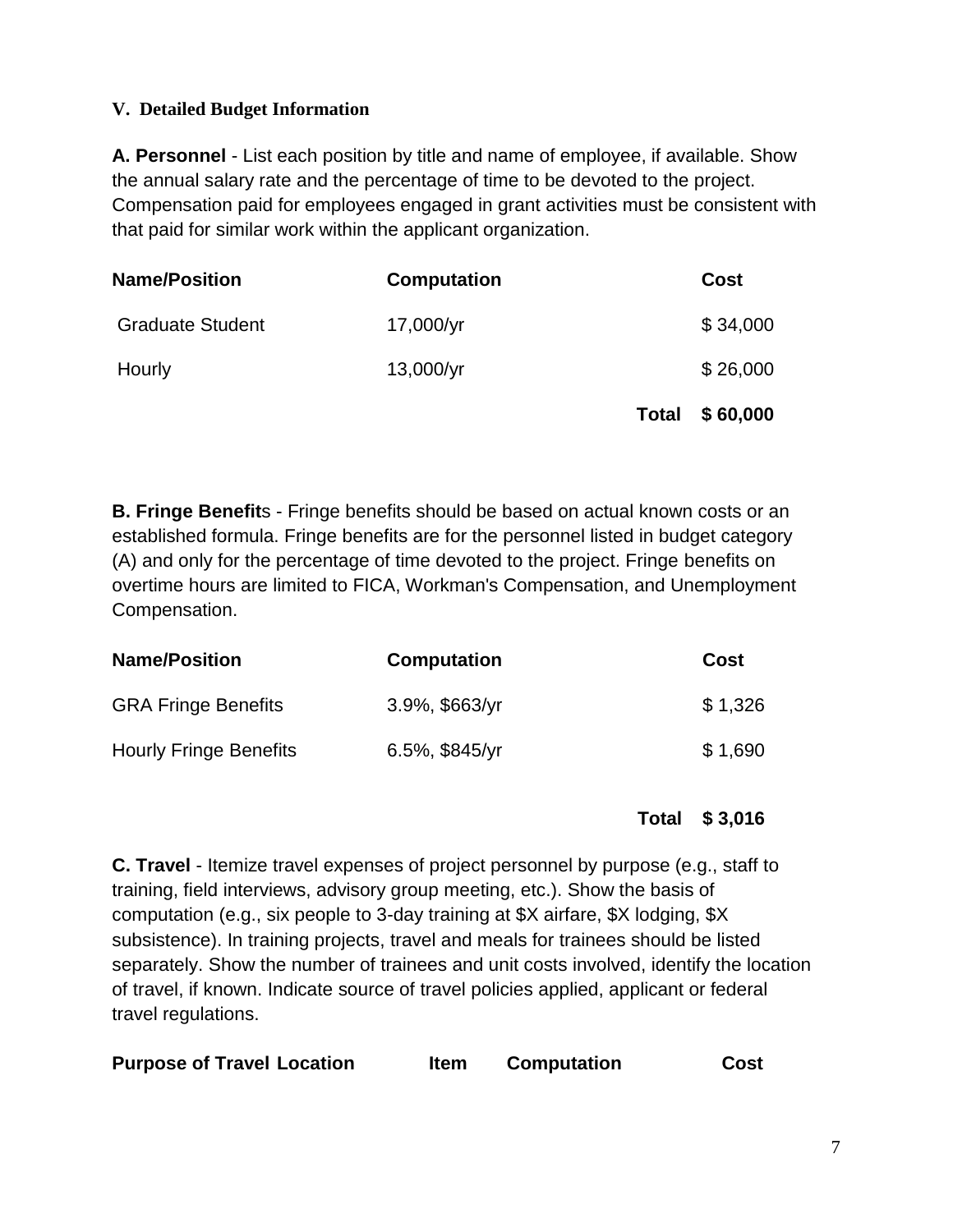| Travel to collect<br>agents                                | Colorado<br>Springs, CO | 1 | Airfare (\$345), lodging (\$645)<br>and subsistence (\$300) per trip (2 $$1,290$<br>trips) |         |
|------------------------------------------------------------|-------------------------|---|--------------------------------------------------------------------------------------------|---------|
| <b>Travel for</b><br>sampling in AR                        | statewide               | 1 | 2,500 miles/yr @ 0.43/mile<br>(\$1,075/yr)                                                 | \$2,150 |
| Travel to attend<br>meeting for PI and TBD<br>grad student |                         | 1 | Airfare (\$345), lodging (\$500) and<br>subsistence (\$300) per trip (2)<br>trips)         | \$2,560 |

## **\$ 6,000**

**D. Equipment** - List non-expendable items that are to be purchased (Note: Organization's own capitalization policy for classification of equipment should be used). Expendable items should be included in the "Supplies" category. Applicants should analyze the cost benefits of purchasing versus leasing equipment, especially high cost items and those subject to rapid technical advances. Rented or leased equipment costs should be listed in the "Contractual" category. Explain how the equipment is necessary for the success of the project. Attach a narrative describing the procurement method to be used.

## **Total: \$ 0**

**E. Supplies** - List items by type (office supplies, postage, training materials, copying paper, and expendable items such as books, hand held tape recorders) and show the basis for computation. Generally, supplies include any materials that are expendable or consumed during the course of the project.

| <b>Supply Items</b>                                                                            | <b>Computation</b> | Cost    |
|------------------------------------------------------------------------------------------------|--------------------|---------|
| Collecting bags, pruners, gloves,<br>alcohol and mailing expenses for<br>Colorado collections. | 2,992/yr           | \$5,984 |

# **Total \$ 5,984**

**I. Indirect Costs** - Indirect costs are allowed only if the applicant has a federally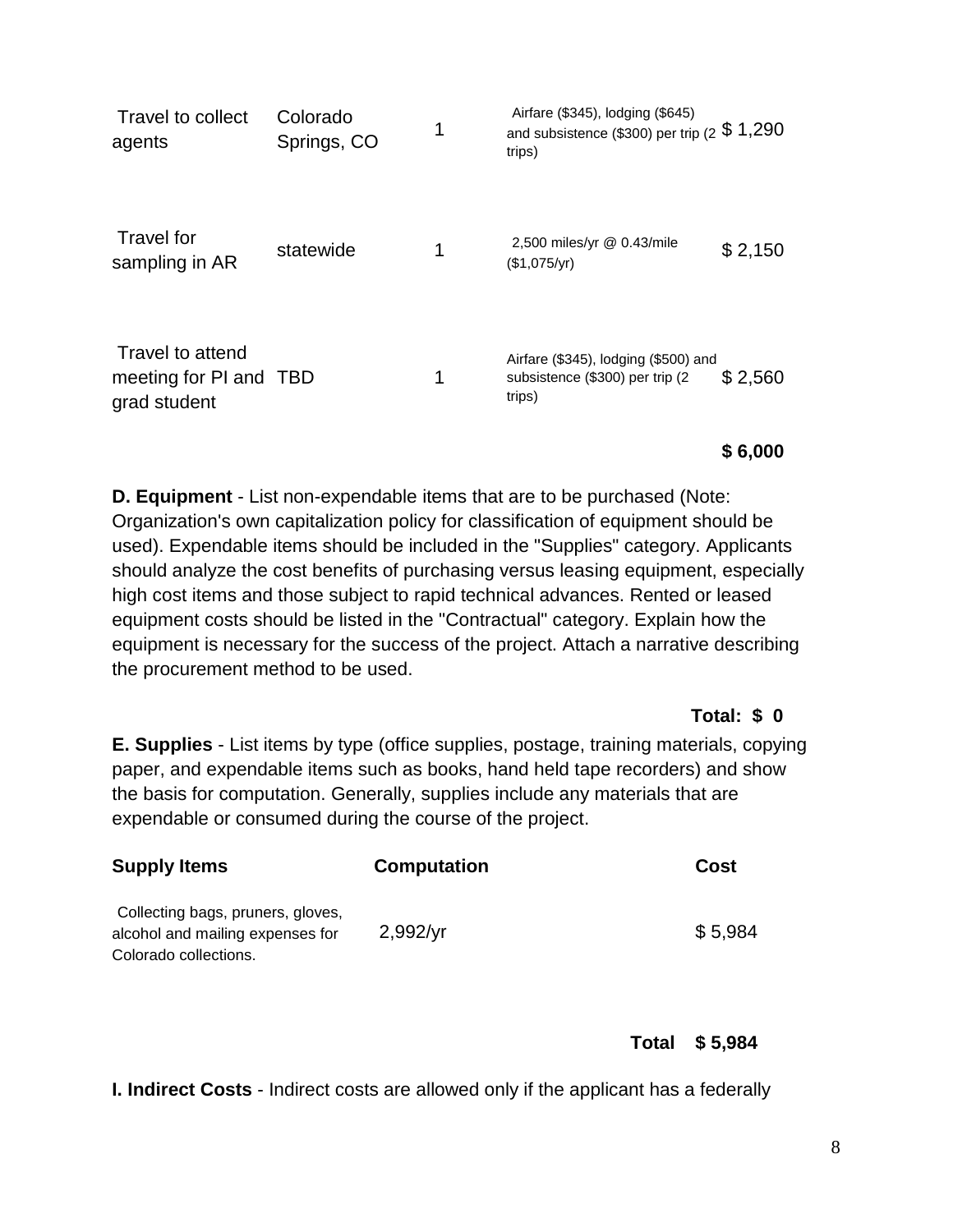approved indirect cost rate. A copy of the rate approval (a fully executed, negotiated agreement) must be attached. If the applicant does not have an approved rate, one can be requested by contacting the applicant's cognizant federal agency, which will review all documentation and approve a rate for the applicant organization, or if the applicant's accounting system permits, costs may be allocated in the direct costs categories. N/A

**Budget Summary** - When you have completed the budget worksheet, transfer the totals for each category to the spaces below. Compute the total direct costs and the total project costs. Indicate the amount of Federal requested and the amount of nonfederal funds that will support the project.

| <b>Budget Category</b>     | <b>Amount</b> |
|----------------------------|---------------|
| A. Personnel               | \$60,000      |
| <b>B. Fringe Benefits</b>  | \$3,016       |
| C. Travel                  | \$6,000       |
| D. Equipment               | \$<br>0       |
| E. Supplies                | \$5,984       |
| F. Construction            | \$<br>0       |
| G. Consultants/Contracts   | \$<br>0       |
| H. Other                   | \$<br>0       |
| <b>Total Direct Costs</b>  | \$<br>0       |
| I. Indirect Costs          | \$<br>0       |
| <b>TOTAL PROJECT COSTS</b> | \$75,000      |
| <b>Federal Request</b>     | \$            |
| Nonfederal Amount          | \$<br>N/A     |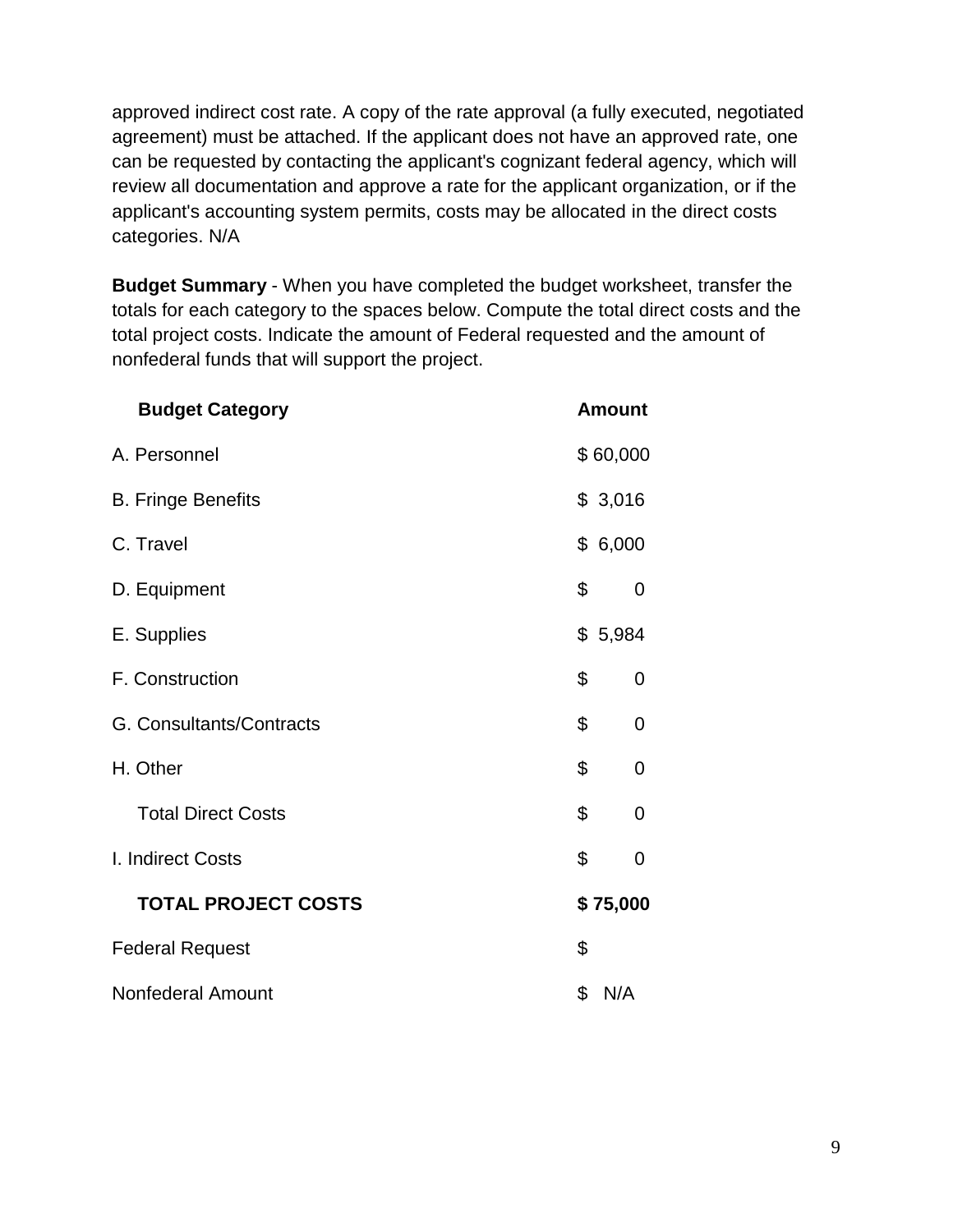#### **Literature Cited**

- Bais, H. P., Vepachedu, R., Gilroy, S., Callaway, R., Vivanco, J. M., 2003. Allelopathy and Exotic plant Invasion: From Molecules and Genes to species Interactions. Science. 301, 1377-1380.
- Carson, H. W., L. W. Lass and R. H. Callihan. 1995. Detection of yellow hawkweed with high resolution multispectral digital imagery. Weed Technology. 9: 477-483.
- Corn, J. G., J. M. Story, and L. J. White. 2006. Impacts of the biological control agent *Cyphocleonus achates* on spotted knapweed, *Centaurea maculosa*, in experimental plots. Biological Control 37:75-81.
- Cortilet, A. B and N. Northrop. 2006. Biological Control of European Buckthorn and Spotted Knapweed. Minn. Dept. Agri. Final Program Report, St. Paul, MN. (available at: http://www.mda.state.mn.us/news/publications/pestsplants/weedcontrol/knapweedlcmrfin alreport.pdf).
- DiTomaso, Joseph M. 2000. Invasive weeds in rangelands: species, impacts, and management. Weed Science. 48(2): 255-265.
- Duguma, Demisse, D. 2008. Seasonal dynamics and impact of *Urophora quadrifasciata* (Meigen) (Tephritidae: Diptera) on spotted knapweed in the Arkansas Ozarks. MS Thesis, University of Arkansas. 106pp.
- Duguma, D. D., T. J. Kring, and R. N. Wiedenmann. 2009. Seasonal dynamics of *Urophora quadrifasciata* on spotted knapweed in the Arkansas Ozarks. Canadian Entomologist. 141: 70-79.
- Duncan, C. A., John, J. J., Brown, M. L. Carrithers, V. F., Clark, J. K., DiTomaso, J. M., Lym, R. G., McDaniel, K. C., Renz, M. J., Rice, P. M., 2004. Assessing the economic, environmental and societal losses from invasive plants on rangeland and wildlands. Weed Technology. 18, 1141-1416.
- Eddleman, L. E., and J. T. Romo. 1988. Spotted knapweed germination response to stratification, temperature, and water stress. Canadian Journal of Botany. 66:653-657.
- Ferguson, D. E., C. L. Craig and K. Z Schneider. 2007. Spotted knapweed (*Centaurea biebersteinii* DC) response to forest wildfires on the Bitterroot National Forest, Montana. Northwest Science. 81(2): 138-146.
- Hufbauer, R. A. and R. Sforza. 2008. Multiple introductions of two invasive *Centaurea* taxa inferred from cpDNA haplotypes. Diver. Distrib. 14: 252-261.
- Knochel, D. G., and T. R. Seastedt. 2009. Sustainable control of spotted knapweed (*Centaurea stoebe*), pp. 211-225. *In* Inderjit (ed.), Management of Invasive Weeds. Springer Science and Business Media B.V., Netherlands.
- Lass, L. W., D. C. Thill, B Shafii and T. S. Prather. 2002. Detecting spotted knapweed (*Centaurea maculosa*) with hyperspectral remote sensing techonology. Weed Technology. 16: 426-432.
- Lass, L. W., T. S. Prather, N. F. Glenn, K. T. Weber, J. T. Mundt and J. Pettingill. 2005. A review of remote sensing of invasive weeds and example of the early detection of spotted knapweed (*Cenaurea maculosa*) and babysbreath (*Gypsophila paniculata*) with a hyperspectral sensor. Weed Science. 53: 242-251.
- MacDonald, N.W., M. T. Koetje and B. J. Perry. 2003. Native warm-season grass establishment on spotted knapweed-infested gravel mine spoils. Journal of Soil and Water Conservation, 58 (5): 243-251.